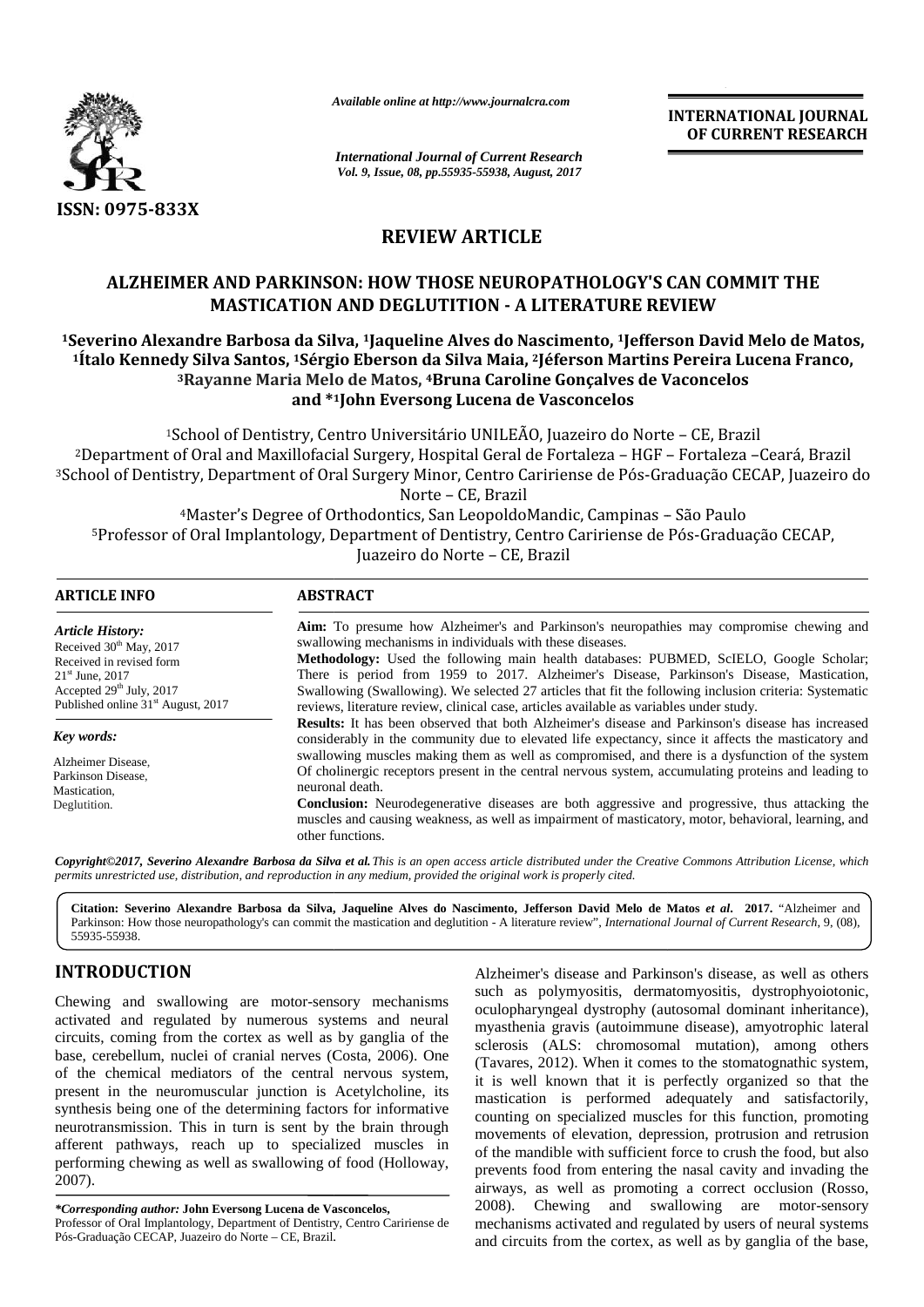cerebellum and nuclei of cranial nerves. It is a physiological mechanism that has as main function to crush the food, turning it into smaller ones so that, when mixed with a saliva, there is an easy swallowing; fully mechanical movement performed by smooth muscles through involuntary movements (Bigal, 2007). Because chewing is controlled by the brain, more precisely by the cerebellum (motor part), and by the cranial nerves, diseases that attack the nervous system and destroy neurons and<br>nervous ganglia cause muscle weakness, dysphagia, difficulty<br>swallowing, among others. The major neurodegenerative<br>diseases that affect chewing and swallowing are Alz nervous ganglia cause muscle weakness, dysphagia, difficulty<br>swallowing, among others. The major neurodegenerative<br>diseases that effect ebourne and supllausing are Alzheimer's swallowing, among others. The major neurodegenerative diseases that affect chewing and swallowing are Alzheimer's and Parkinson's disease. which usually affect the elderly from  $\frac{2}{9}$ and Parkinson's disease, which usually affect the elderly from the age of 60 (Siebra, 2016). This work aims to show how the neuropathologies: Alzheimer and Parkinson can compromise masticatory mechanisms and swallowing in individuals with  $\frac{25}{100}$ these conditions.

## **MATERIALS AND METHODS**

This study used the following main health database: PUBMED (www.pubmed.gov); ScIELO (www.scielo.org), Google Scholar (www.scholar.google.com.br) from 1959 to 2017 (TABLE.1, FIGURE.1 and GRAPH.1). With the following  $\frac{2008}{2009}$ descriptors: Alzheimer's Disease, Parkinson's Disease, Mastication, Deglutition. We selected 27 articles that fit the following inclusion criteria: Laboratory studies, systematic reviews, literature review, clinical case, articles that address the variables under study.



**Figure 1. Flowchart of the criterion of inclusion of articles**



**Graph 1. Number of articles in relation to years of publication**

### **RESULTS**

It has been shown that both Alzheimer's disease and Parkinson's disease have increased considerably in this contemporaneity due to elevated life expectancy, since it affects the masticatory and swallowing muscles causing them to be compromised, and there is a dysfunction of the Cholinergic receptors present in the central nervous system, accumulating proteins and leading to neuronal death.



**Table 1. Distributive and total graph per year**

One of the most important chemical mediators of the central nervous system, the neuromuscular junction among other activities, is an acetylcholine, its synthesis being one of the factors for cholinergic neurotransmission, once affected, there will be slow chewing and swallowing functions. In this way, it is observed in Parkinson's disease an attack occurs to the dopaminergic receptor system, which in turn is related to a dopamine. The neurochemical changes in the memory-related dopaminergic system, a motor and cognitive function, such as learning and social interaction, humor was present in the patients with this disease. Comparing the impacts of Alzheimer's disease and Parkinson's disease on mastication and swallowing, it is well known that Alzheimer's has a greater influence on chewing because of its slow effects and weakness of the muscle fibers that make up the masticatory muscles. Parkinson's disease, on the other hand, further compromises swallowing of the pharyngeal and dorsal musculature, reducing its movement and compromising the formation and control of the food bolus, as well as swallowing, causing dysphagia. Both have a common condition in the affected individuals: malnutrition and dehydration, due to the great difficulty of feeding.

### **DISCUSSION**

Aging, along with other associated risk factors, contributes to the development of dementia and the development of neurodegenerative diseases (Coelho, 2009). About 35.6 million people worldwide have Alzheimer's disease (AD), according to the largest Alzheimer's Disease International (ADI) survey ever conducted today. It is predicted that the number of people with Alzheimer's will reach 65.7 million in 2030 and 115.4 million in 2050. Currently, 58% of the population with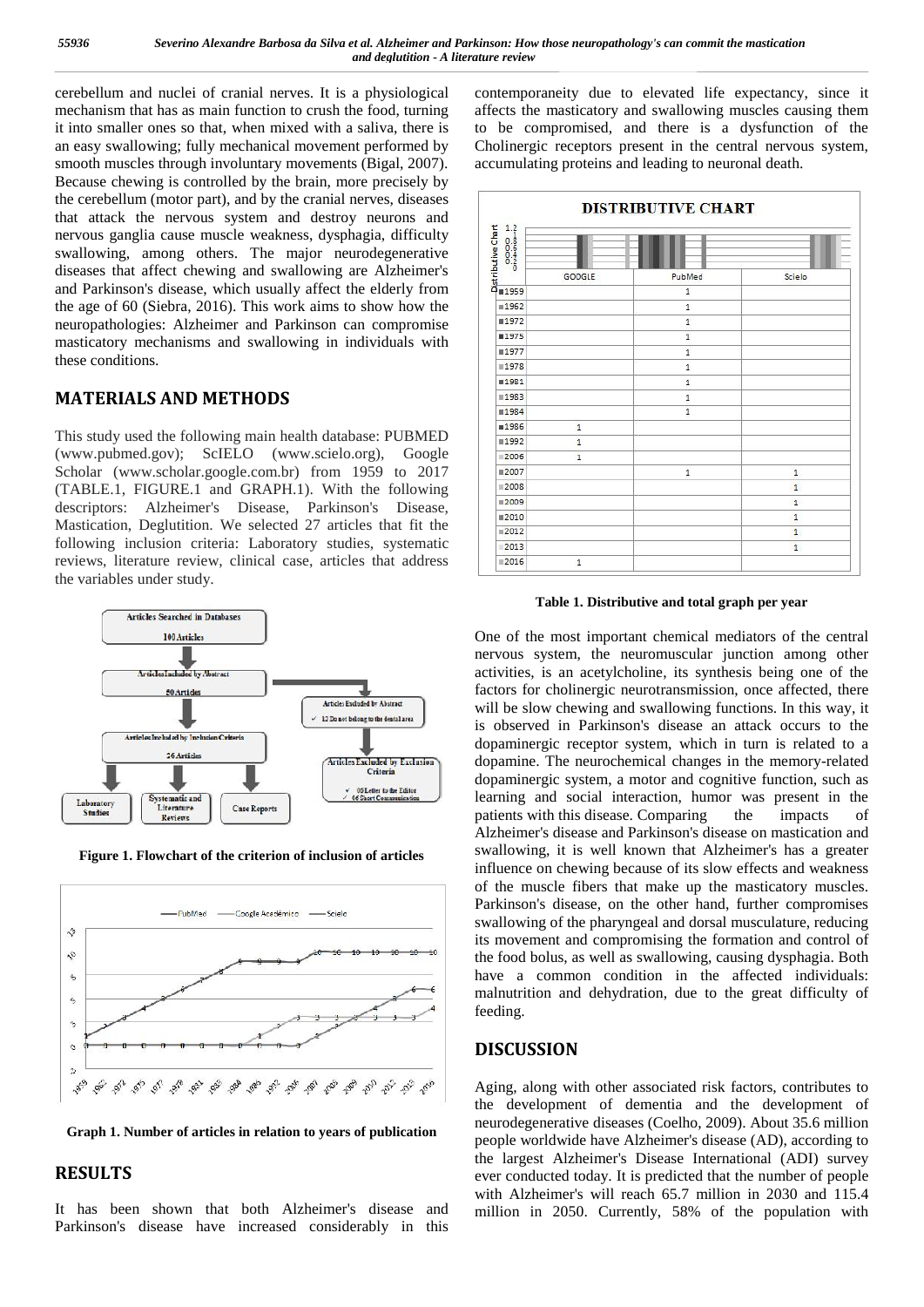Alzheimer's are in developed countries; Which will reach 72% in 2050 (Sanches, 2003).

#### **Alzheimer**

Alzheimer's is a progressive neurodegenerative disease that causes memory loss and that makes the individual carrier totally dependent and unable to perform normal functions like eating alone, for example. Individuals with this condition develop nutritional problems, as they have complications to feed, due to a marked difficulty in chewing, swallowing and assimilation of food. The carriers of this disease develop slowness in their chewing movements and poorly coordinated or uncoordinated, may lose control of the food bolus and, added to the difficulty in swallowing, can get to choke (Sanvito, 1986). The difficulty in swallowing followed by malnutrition, dehydration and aspiration are classic signs that characterize dysphagia being a disorder that can compromise one of the phases of swallowing, which is constituted by rapid and integrated movements, dividing in oral, pharyngeal and esophagogastric phase, moment In which food is prepared and passed from the esophagus to the stomach, interfering with the nutritional status of the individual with Alzheimer's disease, culminating in a fairly common sequela (Werneck, 2010).

This neuropathology, in the last decades, has increased considerably with an expectation of life. It is known that such a disease is characterized by the loss of synapses and death of the neurons, affecting the cerebral cortex, the hippocampus, and the entorhinal cortex, etc .; Areas responsible for cognitive coordination. Based on the histopathological assumption related to the neuronal part of the patients with the disease, it is noted that there is a dysfunction of the cholinergic receptor system present not central nervous system, accumulating proteins and leading to neuronal death (Ventura, 2010). One of the most important chemical mediators of the central nervous system, the neuromuscular junction among other activities, is an acetylcholine, the synthesis being one of the factors for cholinergic neurotransmission (Scott, 1992). Neurochemical changes in the memory-related cholinergic system, motor function and cognition such as learning and social interaction have been shown to be present in Alzheimer's patients. It is perceived that weakness in muscarinic cholinergic receptors are related to memory loss, cognitive and motor functions, together with nicotinic cholinergic receptors that stimulate an excitatory response (Maranhão-Filho, 2013). However, recent studies in encephalic images of patients with the disease show that nicotinic receptors are more sophisticated, taking into account that the drugs for muscarinic receptors are not specific as drugs for nicotinic receptors (Folstein, 1975; Hachinski, 1975 and Lezak, 1983). Thus with a loss of memory, the Alzheimer's patient may forget to be food, in addition to their masticatory functions compromised by the weakness of the cholinergic system. Other studies suggest that a decrease in the afferent chewing stimulus may decrease a number of neurons and memory loss as to the chewing of soft foods, which would not stimulate the gingival mucosa as much as consistent foods would do, and therefore disease From Alzheimer (Moss, 1984; Peterson, 1972).

#### *Parkinson*

It is a disease that manifests itself preferably in the elderly of 60 years or more. Characterized by causing tremors, it is caused by degeneration of the black substance of the midbrain,

and genetic predisposition, which can be triggered by environmental factors in which generates gradual loss of neurons (Peterson, 1972).

Parkinson's disease, as well as an Alzheimer's disease, has increased considerably in the contemporary world, due to an increase in life expectancy. This neuropathology is characterized by degeneration of the black substance of the midbrain in the compact portion, leading to a weakness in the production of dopamine, being a neuromodulator and transmitter of the central nervous system as well as percussor of norepinephrine and epinephrine (Kaplan, 1978). Based on the histopathological assumption related to the neuronal part of Parkinson's disease patients, there is a dysfunction of the dopaminergic receptor system present in the central nervous system, accumulating proteins that form the Lewy corpuscles and leading to the death of neurons, thus weakening OGnigrostriatal system, which regulates the motor part (Goodglass, 1972). Dopamine is one of the most important chemical mediators of the central nervous system, being in the synthesis a precursor of noradrenaline, but also participates in adrenergic neurotransmission stimulating adrenergic receptors (Kertesz, 1979). Like Alzheimer's disease, Parkinson's disease also affects the chewing muscles and pharynx causing mainly dysphagia. Almost half of the patients with Parkinson's disease develop changes in the swallowing process. Patients with the disease also have a reduction in the movement of tongue elevation, uncontrolled food bolus with drop in the region of the pharynx without the stimulation of the movement of swallowing (DeRenzi, 1978 and DeRenzi, 1978). In addition, these patients are more in addition to a reduction of the movement of the tongue elevation, there is a lack of control of the food bolus, having fallen from the same region of the pharynx causing choking. In some patients, the disease is already at a stage where it sequesters fluid gasketting, as there is a slow and reduced movement of the larynx, facilitating the entry of fluid into the airways (Wechsler, 1981 and Benton, 1977).

### **Conclusion**

**It can be concluded from this study that:** In addition, these patients are in addition to a reduction of the movement of the tongue elevation, there is a lack of control of the food bolus, having fallen from the same region of the pharynx causing choking. In some patients, the disease is already at a stage where it sequesters fluid gasketting, as there is a slow and reduced movement of the larynx, facilitating the entry of fluid into the airways.

**Conflict of Interests:** The authors declare they do not have any conflict of interests.

### **REFERENCES**

- Benton A. 1977. Interactive effects of age and brain disease on reaction time. *Arch Neurol.,* 34:369-70.
- Bigal A et al. 2007. Disfagia do idoso: estudo videofluoroscópico de idosos com e sem doença de parkinson. Disturbio Comum. 233-223.
- Cermak LS, Butters N. 1972. The role of interference and encoding in the short-term memory deficits of Korsakoff patients. *Neuropsychologia.,* 10:89-96.
- Coelho FGM, Santos-Galduroz RF, Gobbi S, Stella F. 2009. Atividade física sistematizada e desempenho cognitivo em